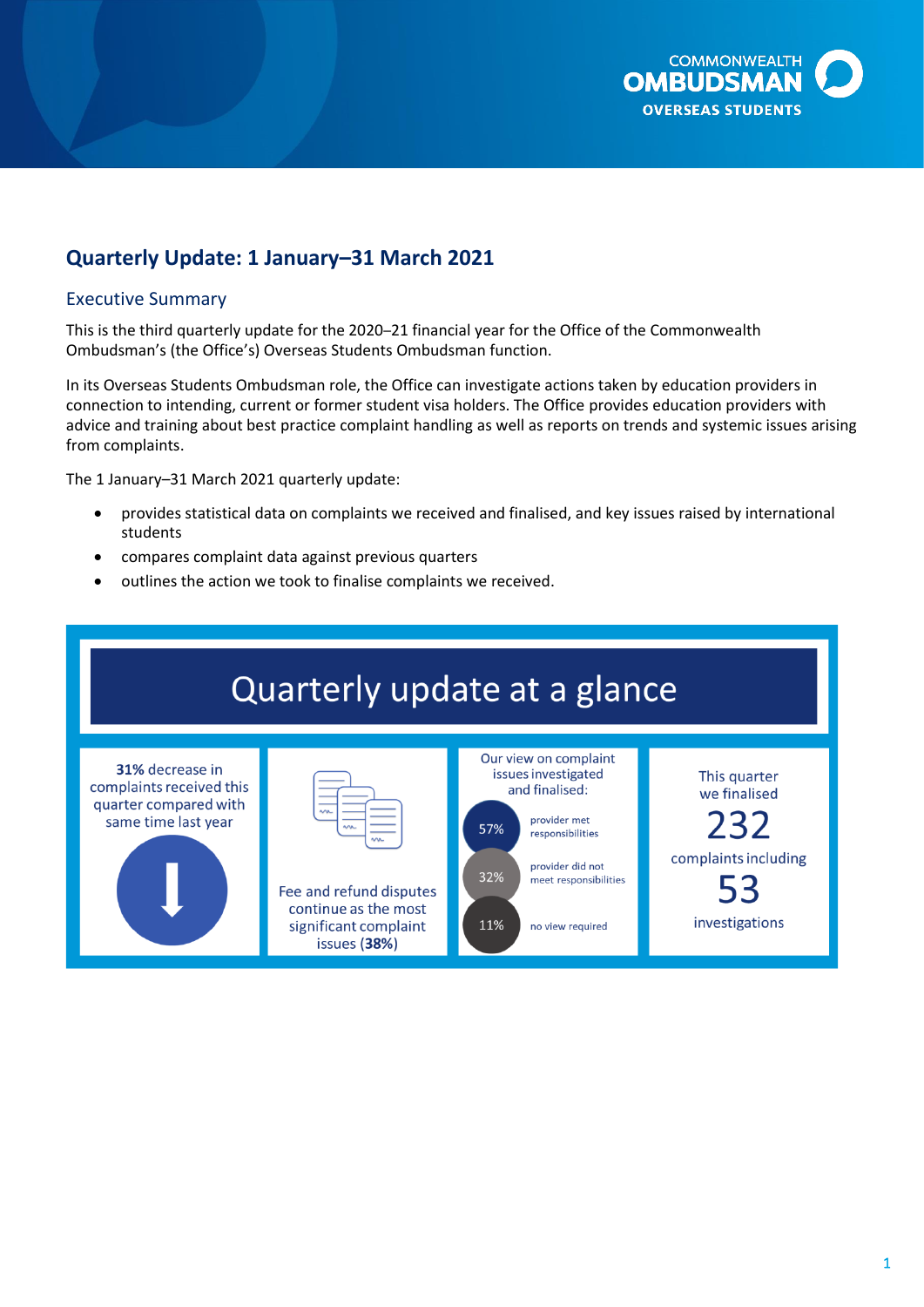# Complaints arising from COVID-19 pandemic

 response to the COVID-19 pandemic. During the 1 January–31 March 2021 quarter, we received 26 complaints from The Office continues to receive complaints from international students about providers' actions or decisions in students impacted by mode of study changes, financial hardship, or border closures as a result of the pandemic.

Most commonly, students sought refunds for pre-paid course fees (46 per cent) and support to continue studying despite financial and logistical difficulties (19 per cent).

#### Complaints and enquiries received

 enrolled with private registered education providers (see **[Figure 1](#page-1-0)**). This is a 31 per cent decrease compared to the During the 1 January–31 March 2021 quarter, we received 220 complaints and enquiries from international students same period last year. This downward trend was not unexpected given the decreased number of international students currently in Australia due to the pandemic.



<span id="page-1-0"></span>

### Action taken to finalise complaints

During 1 January–31 March 2021, we finalised 232 complaints which included 281 issues. Some complaints finalised during this period were received during previous quarters.

**[Figure 2](#page-2-0)** provides a summary of the actions we took to finalise complaints in the quarter. More information on how we finalise complaints can be found in an earlier quarterly update [here.](https://www.ombudsman.gov.au/__data/assets/pdf_file/0011/110621/Overseas-Students-Quarterly-Summary-October-to-December-2019.pdf)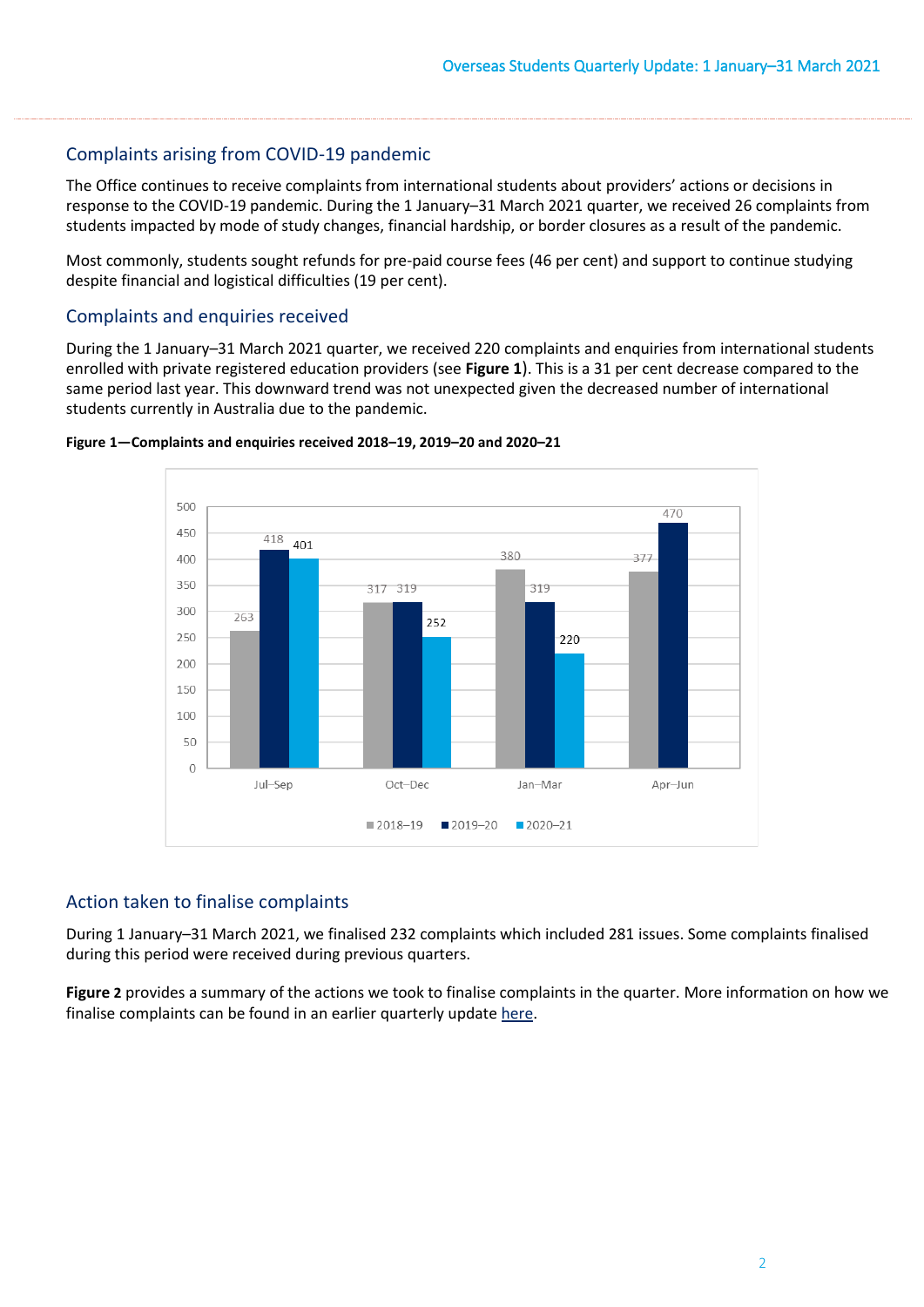

#### <span id="page-2-0"></span>**Figure 2—How we finalised complaints in the quarter**

### Did providers meet their responsibilities?

During 1 January–31 March 2021, we finalised 53 complaint investigations which included 65 issues. **[Table 1](#page-2-1)** details our views as to whether providers met their responsibilities for investigations finalised during the period.

<span id="page-2-1"></span>**Table 1—Views on finalised investigations: 1 January–31 March 2021** 

| <b>View</b>                                          | <b>Total issues</b> | ℅  |
|------------------------------------------------------|---------------------|----|
| Provider substantially met responsibilities          |                     |    |
| Provider did not substantially meet responsibilities |                     | 32 |
| No view (see below)                                  |                     |    |

 or we decided that further investigation of that issue was unlikely to lead to a different outcome for the student. We do not always form a view about whether the provider substantially met their responsibilities. This is usually because the issue was resolved between the student and provider during the investigation, or the investigation was otherwise discontinued. For example, because the provider ceased operating, the student withdrew their complaint,

# Comments and suggestions

At the conclusion of a complaint investigation, we can make comments and suggestions to providers in relation to the specific remedies or improvements that could be made to the provider's policies or processes.

During 1 January–31 March 2021, we made 15 suggestions to providers, covering issues such as accessibility of complaints and appeals processes, improved wording of clauses in written agreements, and improvements to policies and procedures to ensure compliance with relevant legislation.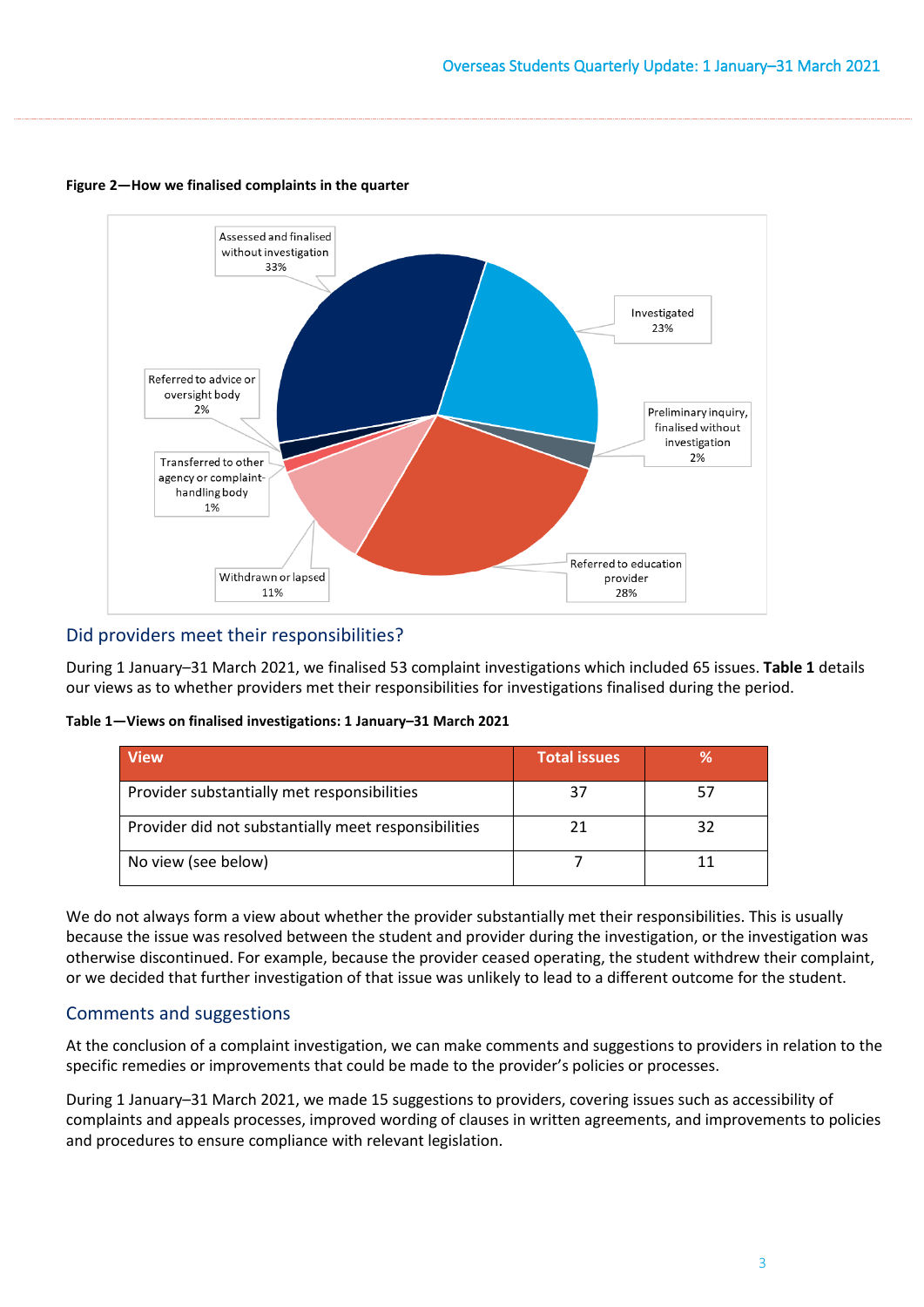### Complaint issues

 complaints are generally due to students seeking a refund of pre-paid tuition fees where they ceased their study Written agreements (fees and refunds) continue to be the most common complaint issue (38 per cent). These before finishing their course. The student's ability to seek a refund should be stated in their written agreement with their provider<sup>1</sup>.

Transfers between providers (19 per cent) and deferring, suspending, and cancelling enrolment (7 per cent) were the next most common issues raised in complaints to our Office.

**[Figure 3](#page-3-0)** below shows common complaint issues raised in complaints during the quarter. Detailed data about complaint issues finalised during 1 January–31 March 2021, including comparisons with the previous quarter, can be found in **[Table 3](#page-7-0)** on page eight.

#### <span id="page-3-0"></span>**Figure 3—Common complaint issues: 1 January–31 March 2021**



<sup>&</sup>lt;sup>1</sup> National Code of Practice for Providers of Education and Training to Overseas Students 2018 standard 3.4.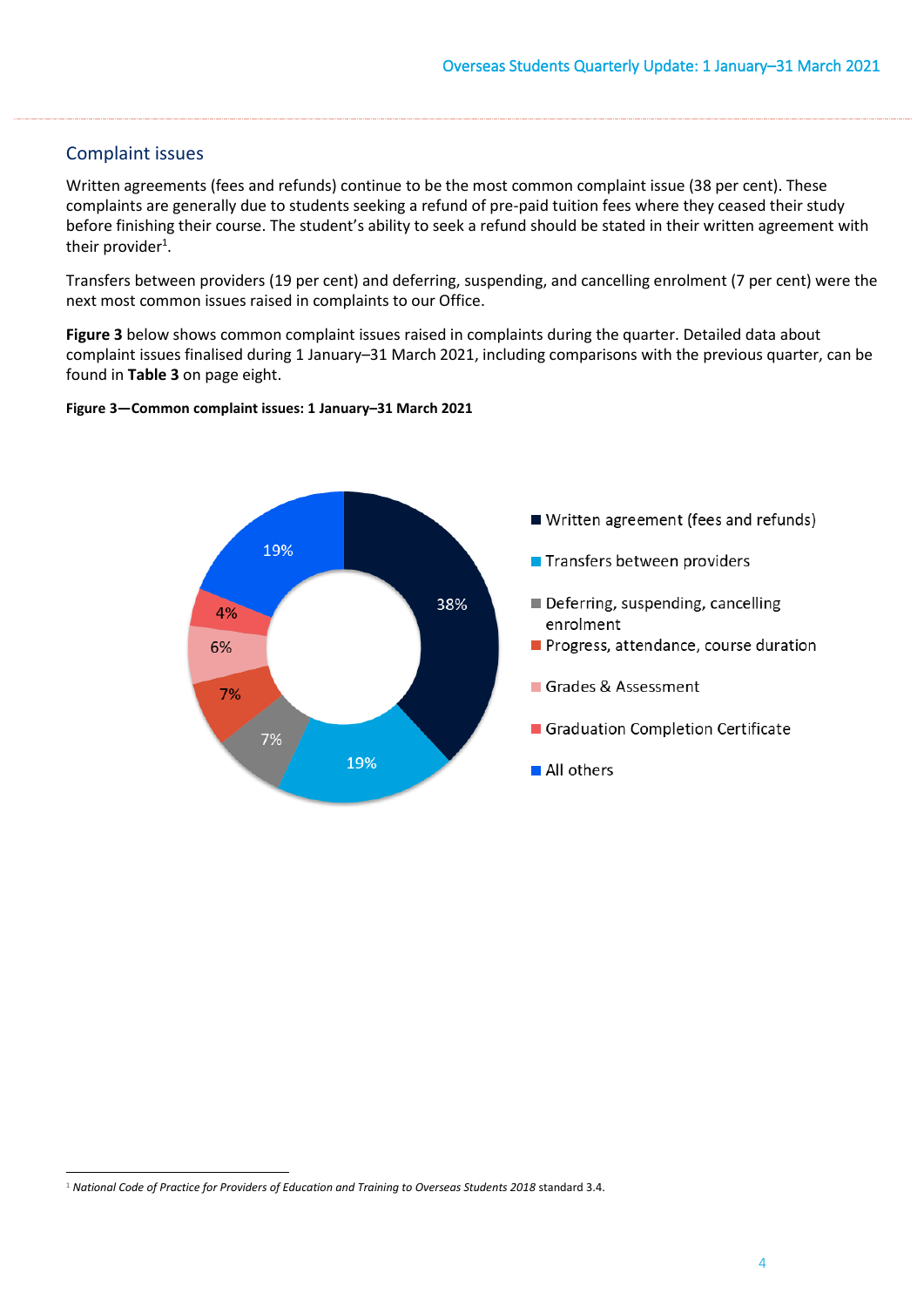# Complaints investigated by education sector

 investigated complaints coming from students studying VET courses. However, the VET sector also has the highest The Vocational Education and Training (VET) sector continues to be the sector we investigate most, with 55 per cent of proportion of international students in the Office's jurisdiction (74 per cent), followed by the Higher Education sector (20.5 per cent) (see **[Table 4](#page-8-0)** on page nine).





 $2$  English Language Intensive Courses for Overseas Students (ELICOS).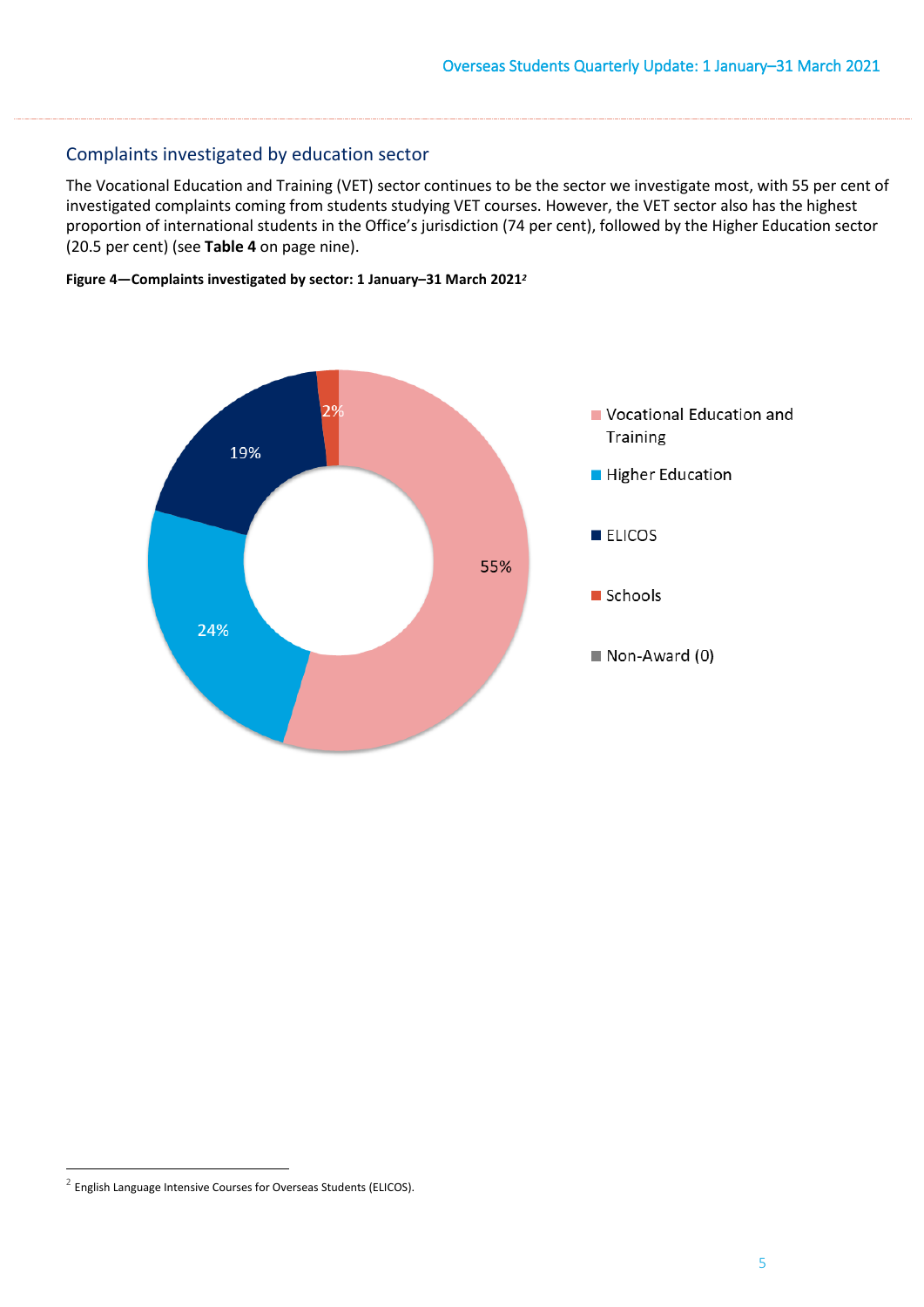# Complaints by registered state or territory

Providers registered in Victoria and New South Wales were the two largest groups of complaints received by our Office.

This is consistent with the higher number of students studying in these states (see **[Table 6](#page-9-0)** on page 10).



# Complaints investigated by complainant's home location

We investigated and finalised complaints from students originating from 20 different countries and administrative regions during the quarter. The largest groups of complainants were from India and Brazil.

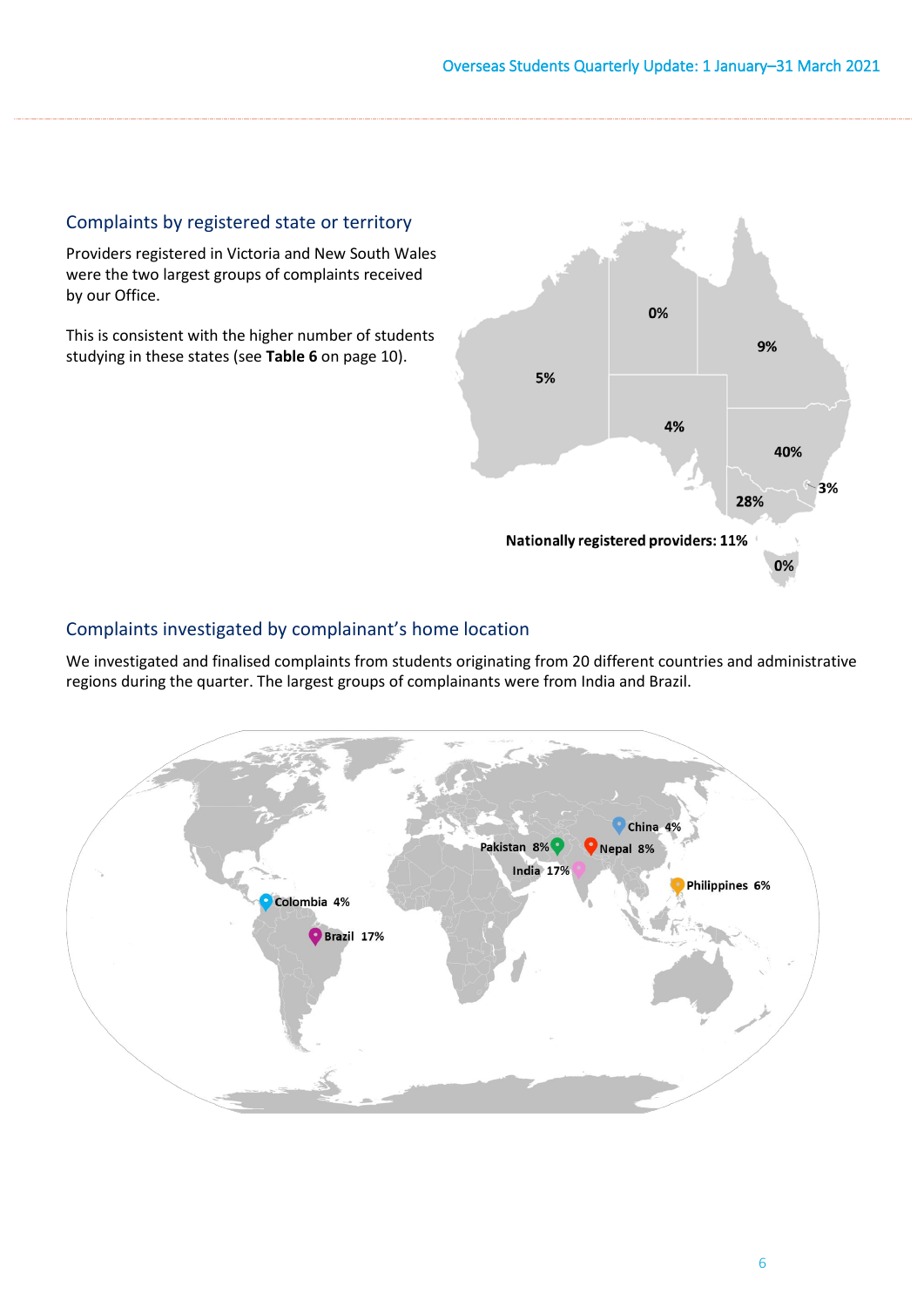# Case study

We received a complaint from a student who had enrolled in an Advanced Diploma of Business using the provider's recommended agent. The student paid \$1,500 towards the cost of the course which was due to start in late 2020.

A few weeks after paying the deposit, the student told the provider that they wished to withdraw from the course and requested a refund of their pre-paid fees. The provider refused the student's request and advised the student that the course had already commenced earlier that week. The provider requested an additional \$350 in cancellation fees according to the written agreement the student had signed with the provider.

The student appealed the provider's decision, stating that they had not received any pre-enrolment information or communication from the provider confirming their commencement date, noting the provider's email address recorded for them was incorrect. The student also denied having a written agreement with their provider.

After unsuccessfully appealing through the provider's internal process, the student approached our Office.

We examined the student's written agreement with the provider which included the cancellation and refund policy.

The student said they did not accept and sign the letter of offer/written agreement, however there was an electronic signature shown on the agreement. The student believed the education agent had signed this on their behalf, highlighting that their name had been misspelt and the signature was not theirs.

The provider explained that the agency assisted students without printers by asking them to visit their premises to sign electronically on their computers. The agency kept no specific records of students attending to sign. The provider considered that as the student was communicating electronically with the agent, this showed an acceptance of electronic communication generally, extending to acceptance of electronic recording of their signature.

We considered the response from the provider and the requirements of Standard 3 of *the National Code of Practice for Providers of Education and Training to Overseas Students 2018* (National Code), in particular the clauses requiring a student to sign or otherwise accept the written agreement.

We formed the view that the student had not accepted the terms of the written agreement. We did not form a view on whether the student was aware of their commencement date.

The provider accepted our view and refunded the pre-paid fees.

# **Commentary**

Written agreements must be signed or otherwise accepted by students over the age of 18.<sup>[3](#page-6-0)</sup> We often accept alternatives to handwritten signatures to demonstrate acceptance by students, for example:

• an email from the student attaching the written agreement containing their electronic signature and confirming acceptance of the agreement in the text of the email.

• use of electronic signature software which keeps a verifiable audit trail of the signature.

The situation described in this complaint, where there was no record of the student accepting the agreement other than the agent's description and the student's misspelt name, was not sufficient to demonstrate that the student had accepted the agreement. In such circumstances, providers are required to refund the student in accordance with s 47E of the *Education Services for Overseas Students Act 2000*.

<span id="page-6-0"></span><sup>3</sup> *National Code of Practice for Providers of Education and Training to Overseas 2018* Standard 3.1.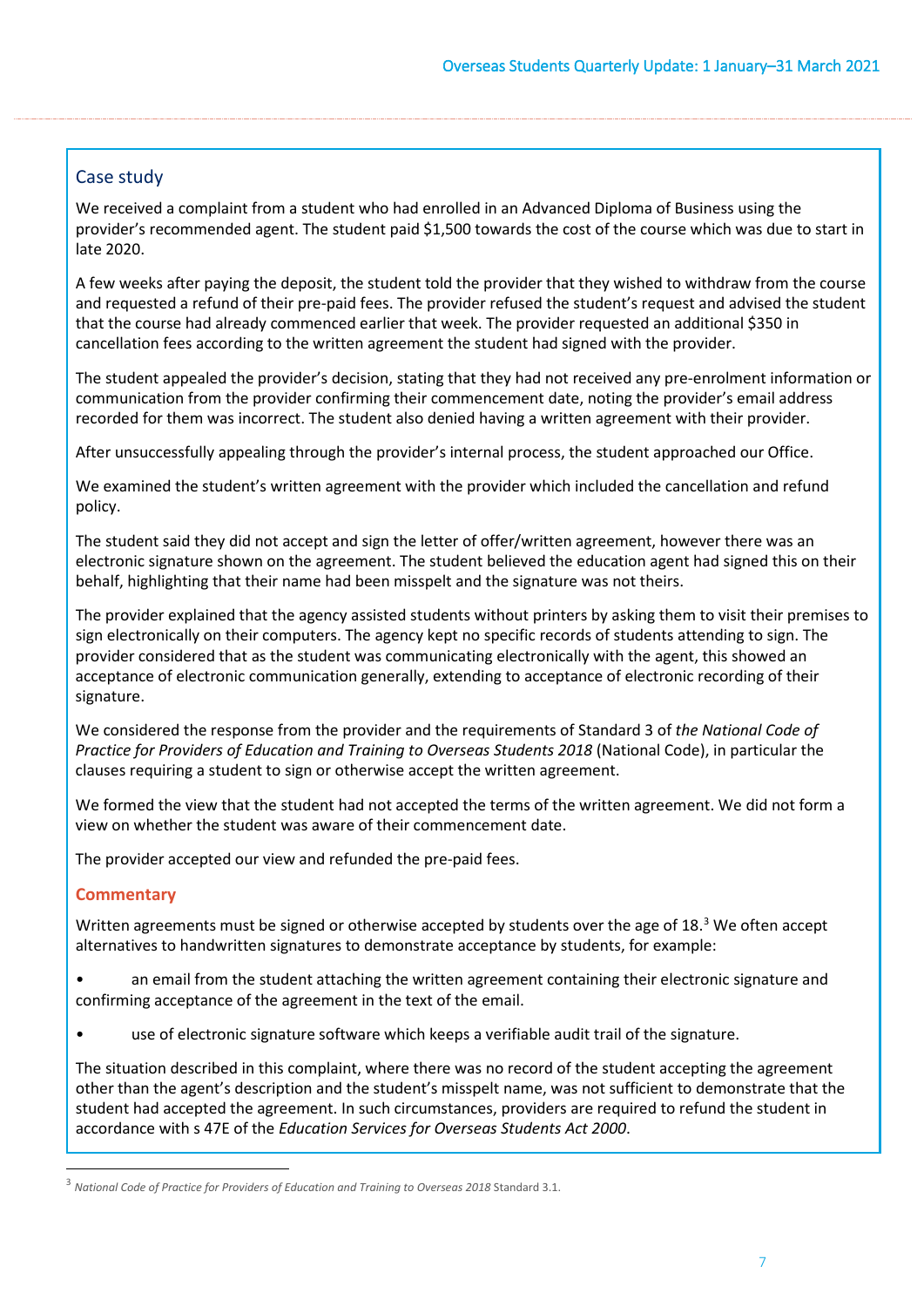# Timeframes to finalise complaints

During 1 January–31 March 2021, we finalised some older, more complex complaints and fell slightly short of some of our complaint handling service standards as displayed in **[Table 2](#page-7-1)**. We strive to meet our standards by actively monitoring complaint progress and looking for ways to improve finalisation timeframes while maintaining quality of complaint handling.

<span id="page-7-1"></span>

| Table 2-Complaint handling service standards: 1 January-31 March 2021 |  |
|-----------------------------------------------------------------------|--|
|-----------------------------------------------------------------------|--|

| <b>Complaints finalised</b> | <b>Timeframe</b> | <b>Service standard</b> |
|-----------------------------|------------------|-------------------------|
| 76%                         | Within 30 days   | 75%                     |
| 80%                         | Within 60 days   | 85%                     |
| 88%                         | Within 90 days   | 90%                     |
| 99%                         | Within 12 months | 99%                     |

# Detailed data regarding finalised complaints

#### <span id="page-7-0"></span>**Table 3—Complaint issues for complaints finalised 1 October–31 December 2020 and 1 January–31 March 2021**

| <b>Issue</b>                                      | <b>Issues raised in complaints</b><br>finalised in<br><b>October December 2020</b> | <b>Issues raised in complaints</b><br>finalised in<br><b>January March 2021</b> |
|---------------------------------------------------|------------------------------------------------------------------------------------|---------------------------------------------------------------------------------|
| Formalisation of enrolment (written<br>agreement) | 159                                                                                | 107                                                                             |
| Transfers between registered providers            | 49                                                                                 | 53                                                                              |
| Deferring, suspending or cancelling enrolment     | 31                                                                                 | 21                                                                              |
| Progress, attendance and course duration          | 36                                                                                 | 19                                                                              |
| Grades/assessment                                 | 21                                                                                 | 17                                                                              |
| <b>Graduation Completion Certificate</b>          | 18                                                                                 | 11                                                                              |
| Marketing information and practices               | 3                                                                                  | 10                                                                              |
| Out of jurisdiction to investigate (OOJ)          | 11                                                                                 | 8                                                                               |
| Complaints and appeals                            | 17                                                                                 | 8                                                                               |
| <b>Academic Transcript</b>                        | 3                                                                                  | 8                                                                               |
| Student support services                          | 1                                                                                  | 5                                                                               |
| Discipline                                        | $\mathbf{1}$                                                                       | 4                                                                               |
| Records management                                | 3                                                                                  | 3                                                                               |
| <b>Education agents</b>                           | 0                                                                                  | 3                                                                               |
| Recruitment of overseas student                   | 5                                                                                  | 1                                                                               |
| Provider default                                  | 4                                                                                  | 1                                                                               |
| <b>Bullying or harassment</b>                     | 3                                                                                  | 2                                                                               |
| <b>Overseas Student Health Cover</b>              | 3                                                                                  | 0                                                                               |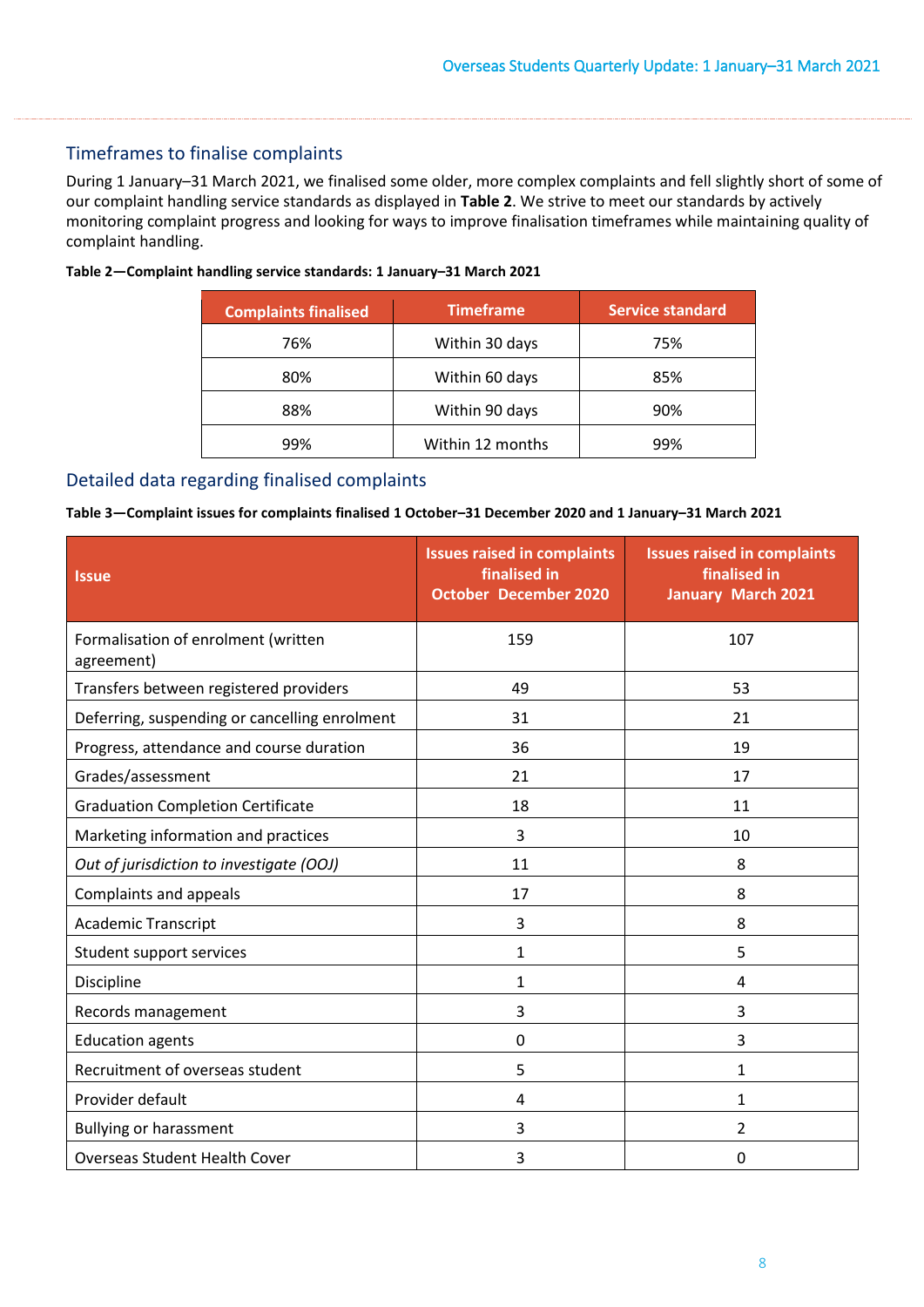| <b>Issue</b> | <b>Issues raised in complaints</b><br>finalised in<br><b>October December 2020</b> | <b>Issues raised in complaints</b><br>finalised in<br>January March 2021 |  |
|--------------|------------------------------------------------------------------------------------|--------------------------------------------------------------------------|--|
| <b>TOTAL</b> | 368                                                                                | 281                                                                      |  |

<span id="page-8-0"></span>**Table 4—Complaints investigated and finalised: 1 October–31 December 2020 and 1 January–31 March 2021 by education sector** 

| <b>Sector</b>           | No. of<br>students <sup>4</sup> | % of total<br>number of<br><b>students</b> | <b>Complaints</b><br>investigated<br>and<br>finalised<br><b>October</b><br><b>December</b><br>2020 | $%$ of<br>complaints<br>investigated<br>and<br>finalised | <b>Complaints</b><br>investigated<br>and<br>finalised<br><b>January</b><br><b>March 2021</b> | % of<br>complaints<br>investigated<br>and<br>finalised <sup>5</sup> |
|-------------------------|---------------------------------|--------------------------------------------|----------------------------------------------------------------------------------------------------|----------------------------------------------------------|----------------------------------------------------------------------------------------------|---------------------------------------------------------------------|
| <b>VET</b>              | 160,156                         | 74%                                        | 62                                                                                                 | 57%                                                      | 29                                                                                           | 55%                                                                 |
| Schools                 | 5,457                           | 2.5%                                       | $\overline{2}$                                                                                     | 2%                                                       | $\mathbf{1}$                                                                                 | 2%                                                                  |
| <b>ELICOS</b>           | 5,188                           | 2.5%                                       | 17                                                                                                 | 16%                                                      | 10                                                                                           | 19%                                                                 |
| <b>Higher Education</b> | 44,277                          | 20.5%                                      | 23                                                                                                 | 21%                                                      | 13                                                                                           | 25%                                                                 |
| Non-Award               | 781                             | 0.5%                                       | 4                                                                                                  | 4%                                                       | 0                                                                                            | 0%                                                                  |
| <b>TOTAL</b>            | 215,859                         | 100%                                       | 108                                                                                                | 100%                                                     | 53                                                                                           | 100%                                                                |

#### **Table 5—Most common issues for complaint investigations finalised: 1 January–31 March 2021 by education sector**

| <b>Sector</b>           | <b>Issue 1</b>                 | <b>Issue 2</b>                                 | <b>Issue 3</b>                                 |
|-------------------------|--------------------------------|------------------------------------------------|------------------------------------------------|
| <b>VET</b>              | Written agreements             | Transfers                                      | Progress, attendance and<br>duration           |
| Schools                 | Written agreements             |                                                |                                                |
| <b>ELICOS</b>           | Written agreements             | Deferring, suspending,<br>cancelling enrolment | Progress, attendance and<br>duration           |
| <b>Higher Education</b> | Written agreements             | Transfers                                      | Deferring, suspending,<br>cancelling enrolment |
| Non-award               | No investigations<br>finalised |                                                |                                                |

<sup>4</sup> Number of 'Studying Confirmations of Enrolment' (CoEs) in Overseas Students Ombudsman jurisdiction by 'main course sector'. Provider Registration and International Student Management System (PRISMS) report as at 21 April 2021. 5 Total does not appear to equal 100% due to rounding.